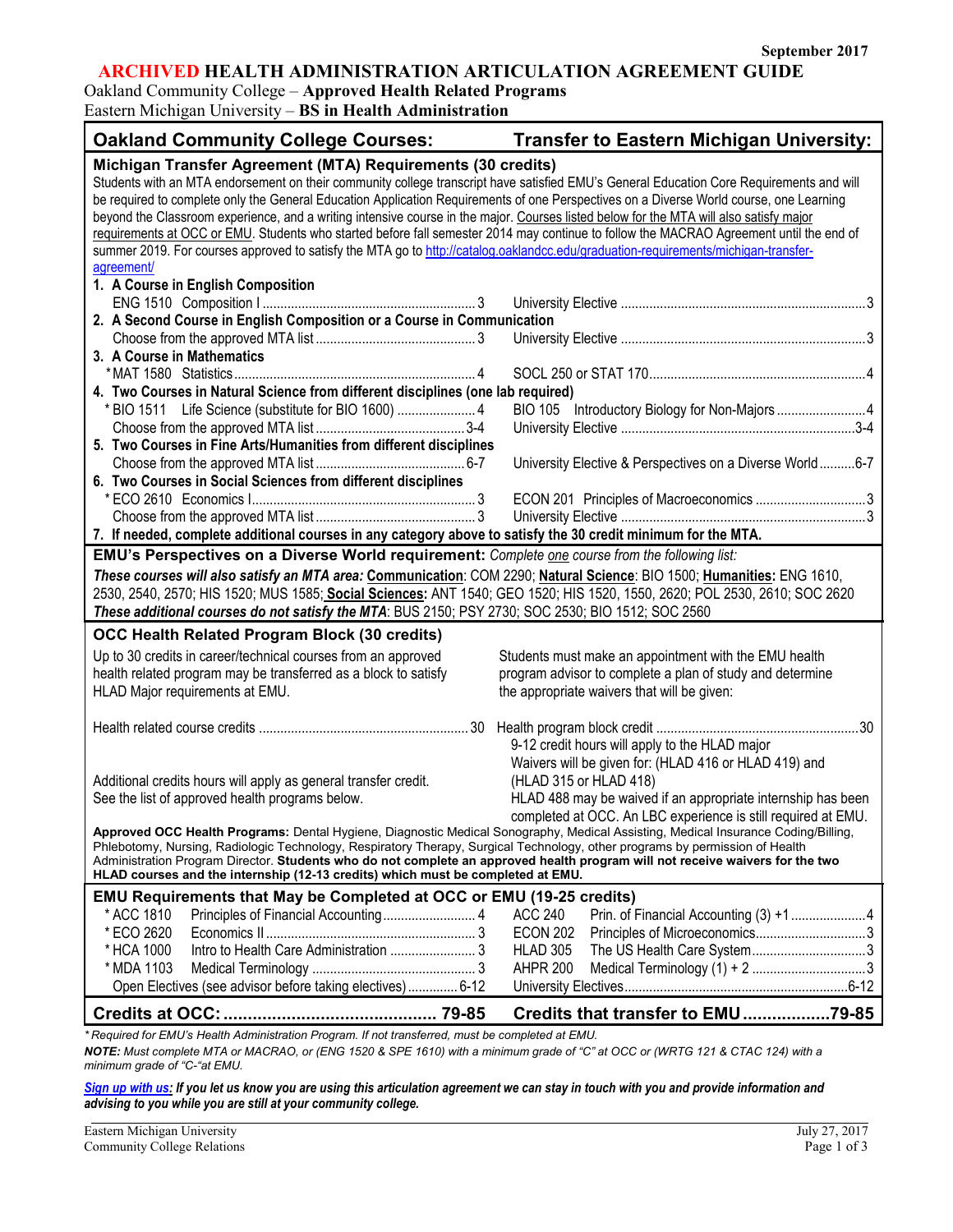# **ARCHIVED HEALTH ADMINISTRATION ARTICULATION AGREEMENT GUIDE**

Oakland Community College – **Approved Health Related Programs** Eastern Michigan University – **BS in Health Administration**

| <b>Completion of the Health Administration</b>                                                   |                     |                                                                                         |
|--------------------------------------------------------------------------------------------------|---------------------|-----------------------------------------------------------------------------------------|
| <b>Program at EMU</b>                                                                            |                     | Sample Sequences for completing the program:                                            |
| <b>Program Admission Requirements:</b>                                                           | <b>Fall Start</b>   |                                                                                         |
| 1. Completed a minimum of 45 hours of undergraduate coursework                                   | Fall                | (9 credits)                                                                             |
| at an accredited institution of higher learning with a minimum                                   |                     |                                                                                         |
| cumulative grade point average of 2.5.                                                           | HLAD 308            |                                                                                         |
| 2. Completed the MTA or MACRAO agreement (or WRTG 121 and                                        |                     |                                                                                         |
| CTAC 124 with a minimum grade of "C-"at EMU).                                                    |                     |                                                                                         |
| 3. Students who do not have the minimum GPA to be admitted into                                  | Winter              | $(9-12 \text{ credits})$                                                                |
| the major may petition the program director in writing to request                                | HLAD 310            |                                                                                         |
|                                                                                                  | HLAD 312            | W (pre-requisite is HLAD 305) or MGMT 3843                                              |
| probationary admission to the major. Applications will be<br>considered on a case-by-case basis. | HLAD 315            | W,S (if not waived) (pre-reqs: HLAD 305, 307w,                                          |
|                                                                                                  |                     |                                                                                         |
| $(36-43 \text{ credits})$<br><b>Major Requirements</b>                                           | ECON 436            |                                                                                         |
| <b>Health Administration Requirements (24-30 credits)</b>                                        | <b>Summer</b>       | (6 credits)                                                                             |
| <sup>1</sup> HLAD 307W Comm Effectiveness in Health Admin 3                                      | HLAD 311            |                                                                                         |
| Ethical Dim of HC Delivery<br>HLAD 308                                                           | HLAD 420            | F, S (pre-requisites: HLAD 307 & 310)3                                                  |
|                                                                                                  | Fall                | $(9-13$ credits)                                                                        |
| HLAD 310                                                                                         |                     | HLAD 416 or HLAD 419 F, W (pre-regs: HLAD 307 & 310)3-4                                 |
| HLAD 311                                                                                         |                     | HLAD 418 F (pre-regs: HLAD 310 & ACC 240 (if not waived) 0-3                            |
| Health Personnel Mgmt & Devmt<br>HLAD 312                                                        |                     | HLAD 425 F, W (pre-reqs: HLAD 307, 310 & 416) 3                                         |
|                                                                                                  |                     |                                                                                         |
| HLAD 420                                                                                         | Winter              | $(0-6 \text{ credits})$                                                                 |
| <b>HLAD 425</b><br>Decision Making for Health Administrators 3                                   |                     | HLAD 488L4 Internship (pre-req: HLAD 310 & permission)0-6                               |
|                                                                                                  |                     |                                                                                         |
| <b>ECON 436</b>                                                                                  |                     |                                                                                         |
| <b>Health Administration Restricted Electives (6 credits)</b>                                    | <b>Winter Start</b> |                                                                                         |
|                                                                                                  | Winter              | (12 credits)                                                                            |
| Introduction to Public Health (3)<br><b>HLAD 250</b>                                             |                     |                                                                                         |
| <b>HLAD 313</b><br>Healthcare Quality (3)                                                        |                     |                                                                                         |
| Introduction to Epidemiology (3)<br><b>HLAD 323</b>                                              |                     |                                                                                         |
| <b>HLAD 401</b><br>Legal Issues in Health Care (3)                                               |                     |                                                                                         |
|                                                                                                  |                     |                                                                                         |
| HLAD 402<br>Health Policy (3)                                                                    | <b>Summer</b>       | (6 credits)                                                                             |
| HLAD 476<br>Intro to Healthcare Informatics (3)                                                  | HLAD 310            |                                                                                         |
|                                                                                                  | HLAD 311            |                                                                                         |
| <b>Waiver Options (6-7 credits)</b>                                                              | Fall                | $(6-10 \text{ credits})$                                                                |
| Under this articulation agreement, students may have a course                                    |                     | HLAD 416 or F, W (pre-requisites: HLAD 307 & 310)                                       |
| waived from each option below. See the program coordinator to                                    |                     | HLAD 419 F, W (pre-requisites: HLAD 307 & 310)3-4                                       |
| determine which of the following courses to complete and receive<br>waivers for the other two.   | HLAD 418            | F (pre-reqs: HLAD 310 & ACC 240) if not waived 0-3                                      |
| Select one course to complete and one to waive: 3-4                                              | <b>HLAD 420</b>     | F, S (pre-requisites: HLAD 307 & 310)3                                                  |
| HLAD 416 Health Planning (3)                                                                     | Winter              | $(6-9 \text{ credits})$                                                                 |
| HLAD 419 Legal & Regulatory Issues in HC (4)                                                     | HLAD 315            |                                                                                         |
| Select one course to complete and one to waive: 3                                                |                     | W,S (if not waived) (pre-reqs: HLAD 305, 307w,                                          |
| HLAD 315 Research Meth & Data Analysis in Health Sci (3)                                         | <b>HLAD 312</b>     |                                                                                         |
| HLAD 418 Principles of Healthcare Finance Mgmt (3)                                               | HLAD 425            | F, W (pre-regs: HLAD 307, 310 & 416) 3                                                  |
|                                                                                                  |                     |                                                                                         |
|                                                                                                  | <b>Summer</b>       | $(0-6 \text{ credits})$<br>HLAD 488L4 Internship (pre-regs: HLAD 310 & permission)  0-6 |
|                                                                                                  |                     |                                                                                         |
| <sup>1</sup> Satisfies the Writing Intensive requirement.                                        |                     |                                                                                         |

*may be waived, but another LBC course or noncredit experience must be completed at EMU.*

*\*If sufficient credits are not transferred from the community college, additional courses must be completed at EMU to satisfy the minimum of 124 credit hours required to graduate.*

Eastern Michigan University<br>
Community College Relations<br>
Page 2 of 3

Community College Relations